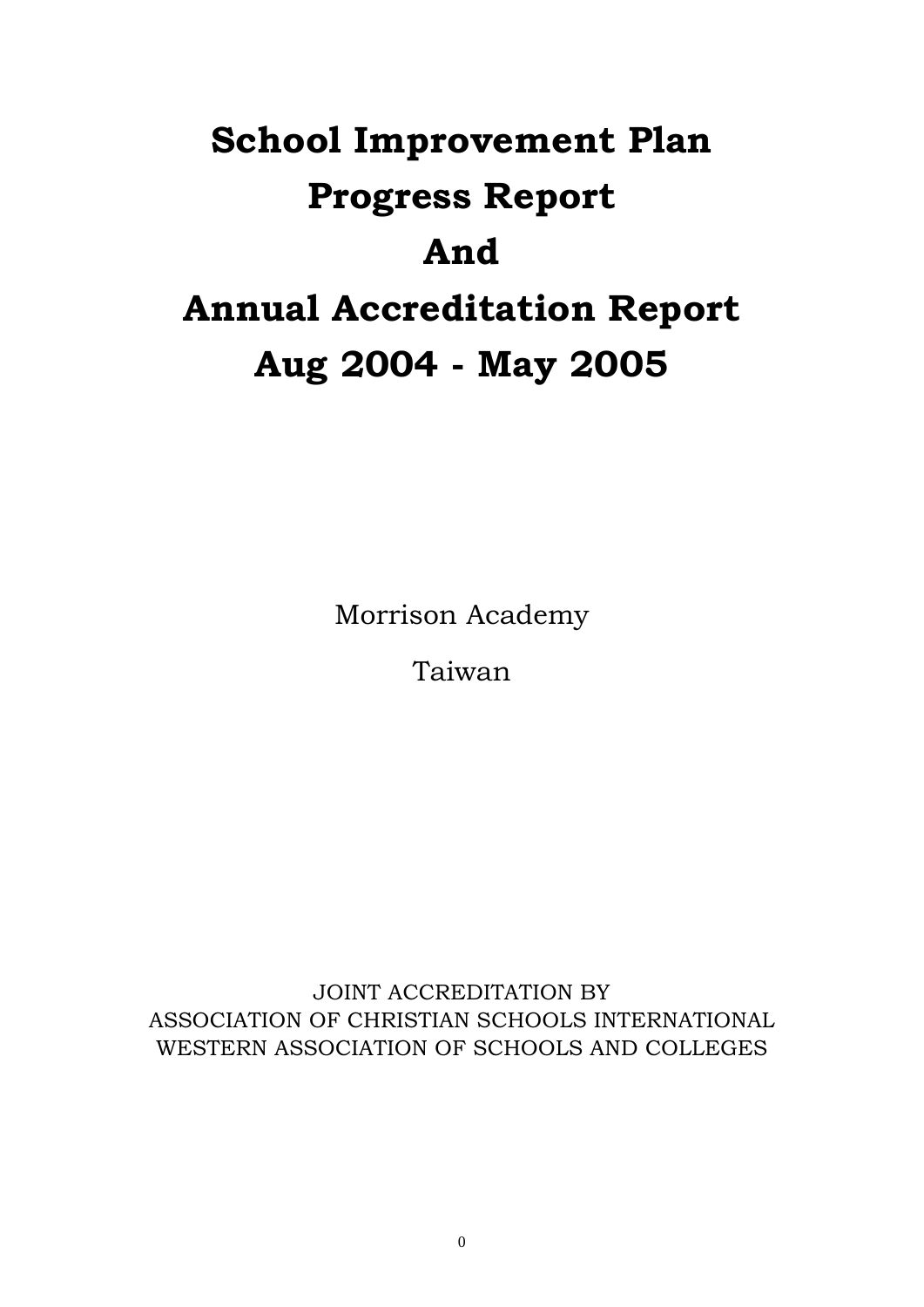## **I. Introduction**

Morrison Academy operates three campuses in Taiwan: Taichung (K-12), Taipei (K-9) and Kaohsiung (K-9). The high school program on the Taichung Campus has been accredited by the Western Association of Schools and Colleges (WASC) for over 30 years and completed a mid-term visit in November 2004. The elementary and middle schools (EMS) on all three campuses completed their first six-year term of Association of Christian Schools International (ACSI) accreditation in 2004. Morrison Academy requested a three year term of accreditation for the three elementary and middle schools in order to synchronize the accreditation cycles.

# **II. School Improvement Plan Process**

The purpose of the School Improvement Plan is to facilitate continuous school improvement. This plan also serves as the framework for the Annual Accreditation Report for ACSI and WASC.

The School Improvement Plan is contextualized to meet the unique needs of each campus as well as consistent with system wide priorities. The entire faculty on each campus is involved in this planning process every year.

Morrison Academy's School Improvement Plan was initiated in the fall of 2004. All the recommendations in the November 2004 accreditation visiting committee reports were incorporated into the School Improvement Plan, along with annual goals that each school had established in September of 2004. Strategies were developed for each of the 17 goals. (Appendix A) The System Administrative Council served as the Steering Committee and reviewed progress four times during the 2005 spring semester. The first year's progress report was disseminated to the entire faculty and Board of Trustees.

Beginning in the 2005-2006 school year the entire faculty, parents' advisory committees, and the Board will be involved in identifying and updating priorities for the School Improvement Plan. An effort will be made to project the goals though the remainder of the 3 year accreditation period.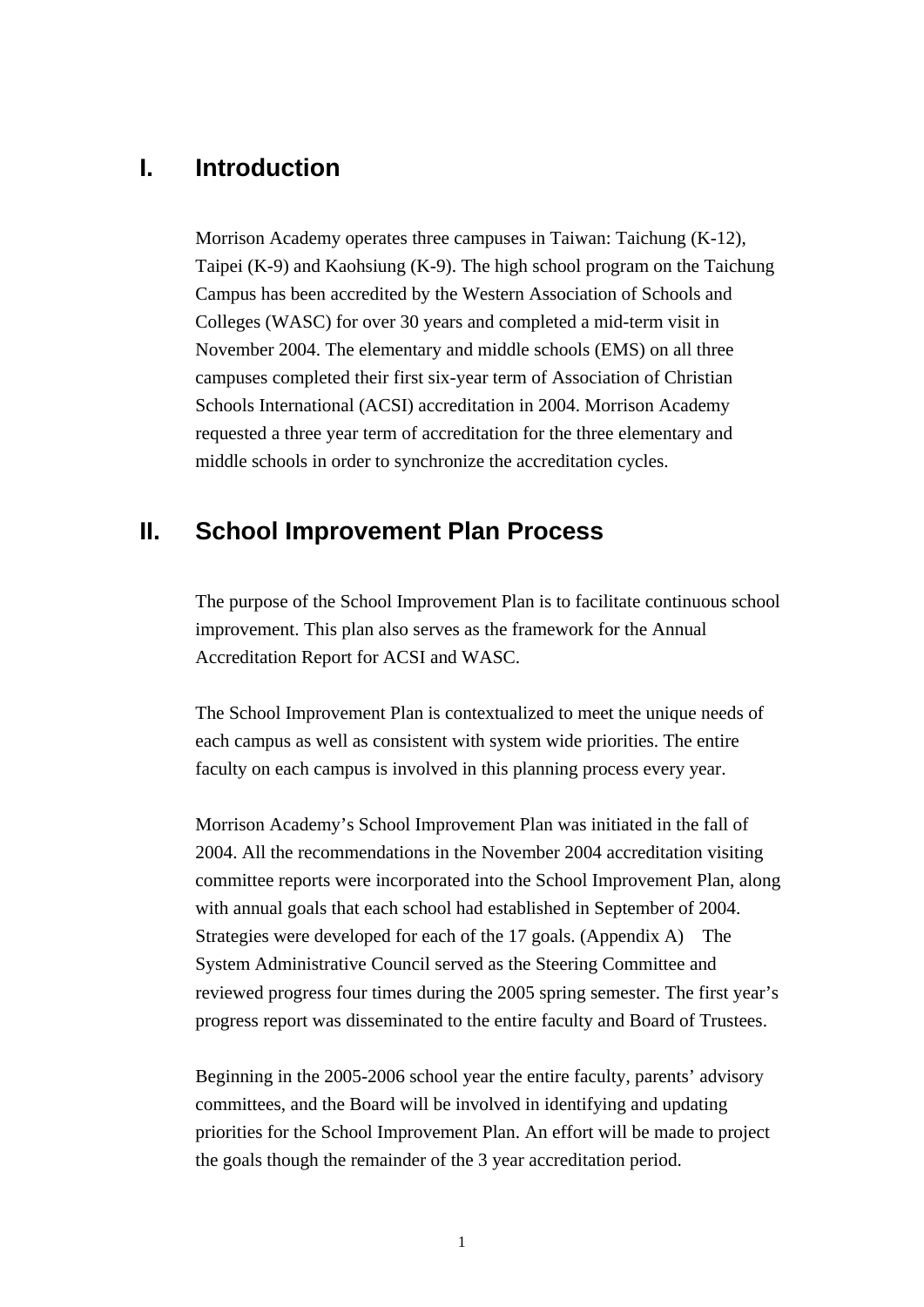# **III. Progress Report**

Format Information: The alphabetical order coincides with the School Improvement Plan Tracking Form (Appendix A). Goals are printed in italics. The sources of each goal are indicated in parentheses. The paragraph in bold font following each goal is the progress report on system-wide strategies. Campus-specific progress reports are indented below each system-wide report.

*A. Continue to fully implement the 6+1 Trait™ Writing across the curriculum project. (Taipei #1, Taichung EMS #1,Taichung HS #4, Kaohsiung #1)* 

**Extensive professional development has been implemented during the 2004-2005 school year to help our staff learn and apply the 6 + 1 Traits of writing. Starting the 2005 – 2006 school year, Morrison will be implementing 6+1 Traits as the primary means of writing across the curriculum and will provide workshops to help those faculty that are not teaching Language Arts (e.g. Kendal, October 2005; Fred Wolff, 6Traits, November 2005).** 

- **Taipei K-9: Core teachers spent time in Team Meetings discussing 6+1 Traits concepts and grading methods. Specialty teachers also received 6+1 Traits training but had less time in team sessions to discuss commonalities and grading.**
- **Taichung K-8: In the spring of 2005 Dr. Worthley from the Kaohsiung Campus lead a 6+1Traits in-service on the Taichung Campus and another in-service half-day was set aside to practice scoring writing assessments using the 6+1 Traits scoring rubric.**
- **Taichung 9-12: A new curriculum coordinator has been chosen to help implement the recommendations from the LA task force. Training for 6+1 Traits began last school year, and further training has been planned for the curriculum coordinator.**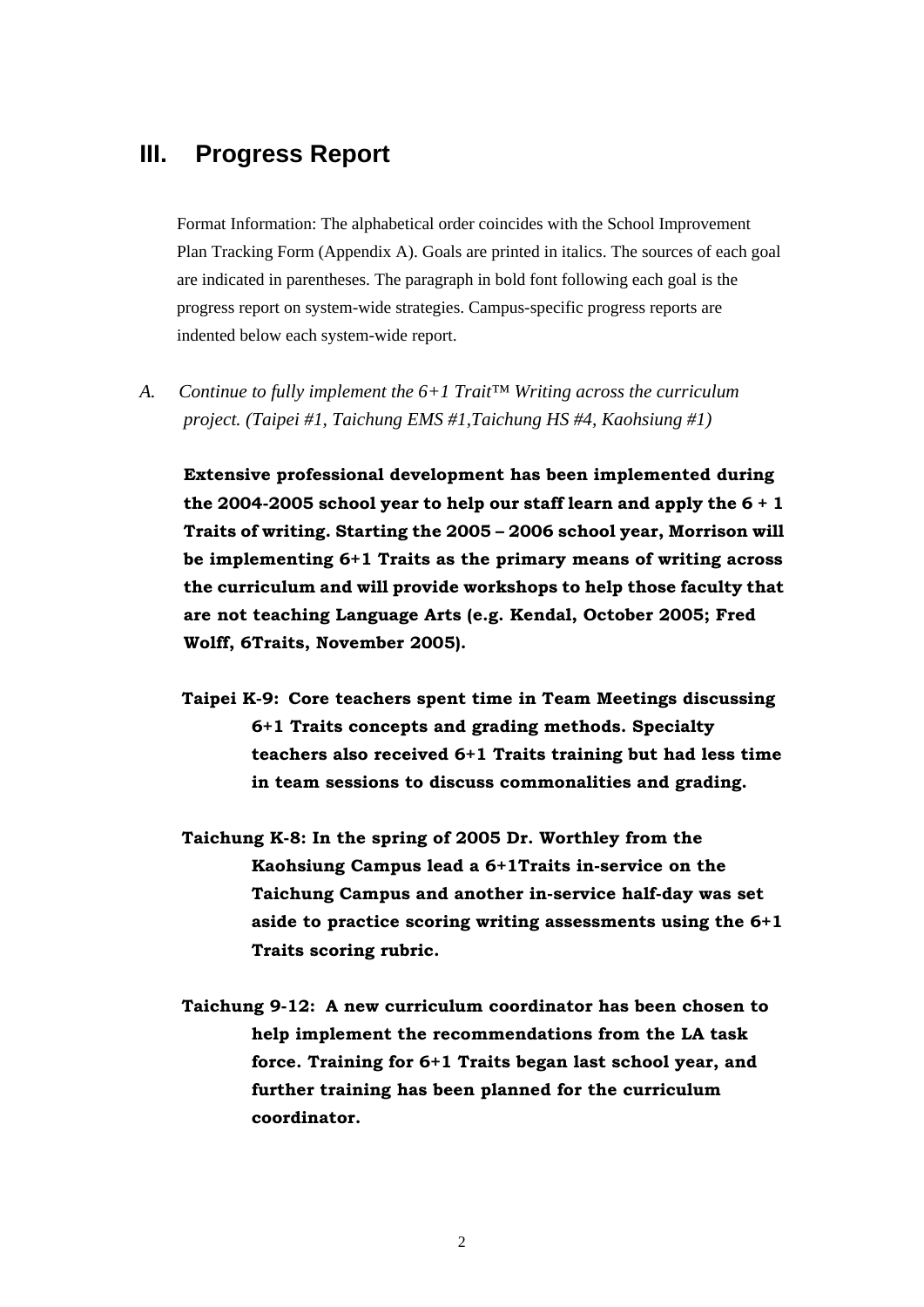- **Kaohsiung K-9: Students in grades 3-8 produced narrative writing samples on specific writing prompts specified by the Morrison System on April 21, 2005. Writing and LEP teachers utilized the scoring of these (using a standard rubric from Northwest Educational Laboratories) on May 3-4 and May 10-11, 2005 as a professional development activity. Dr. Worthley, Cris Laytham, Regan Muir, and Bob Walter collaborated on the development of a standardized means of reporting the useful data emerging from these samples.**
- *B. Continue the implementation of the new assessment strategies across all areas of the curriculum. (Taipei #2, Taichung EMS #2,Taichung HS #4, Kaohsiung #1)*

**The Vision for Our Learner assessment project has been continued with improvements. The results are being accumulated and our System Assessment Taskforce will review the process and make recommendations in December 2005.** 

- **Taipei K-9: Teachers reviewed the Vision for Our Learner statements twice this year, once during orientation for teachers before school started and again during the spring semester Professional Development Day.**
- **Kaohsiung K-9: MAK has taken steps to modify the collection of students' physical fitness data based on age rather than grade level. Participation in community service projects and activities is being recorded more consistently. Assessment of computer applications for grades four through eight were modified using a newly established protocol.**
- *C. Continue to use the joint ACSI/WASC Accreditation by School Progress process as the major tool for school improvement. (Taipei #4, Taichung EMS #4,Taichung HS #3, Kaohsiung #3)*

**School improvement (actually student improvement) is a goal that is worthy of time and effort. We are committed to the use of joint ACSI/WASC Accreditation by School Progress as long as it does not become heavy with bureaucracy and prone to miscommunication.** 

3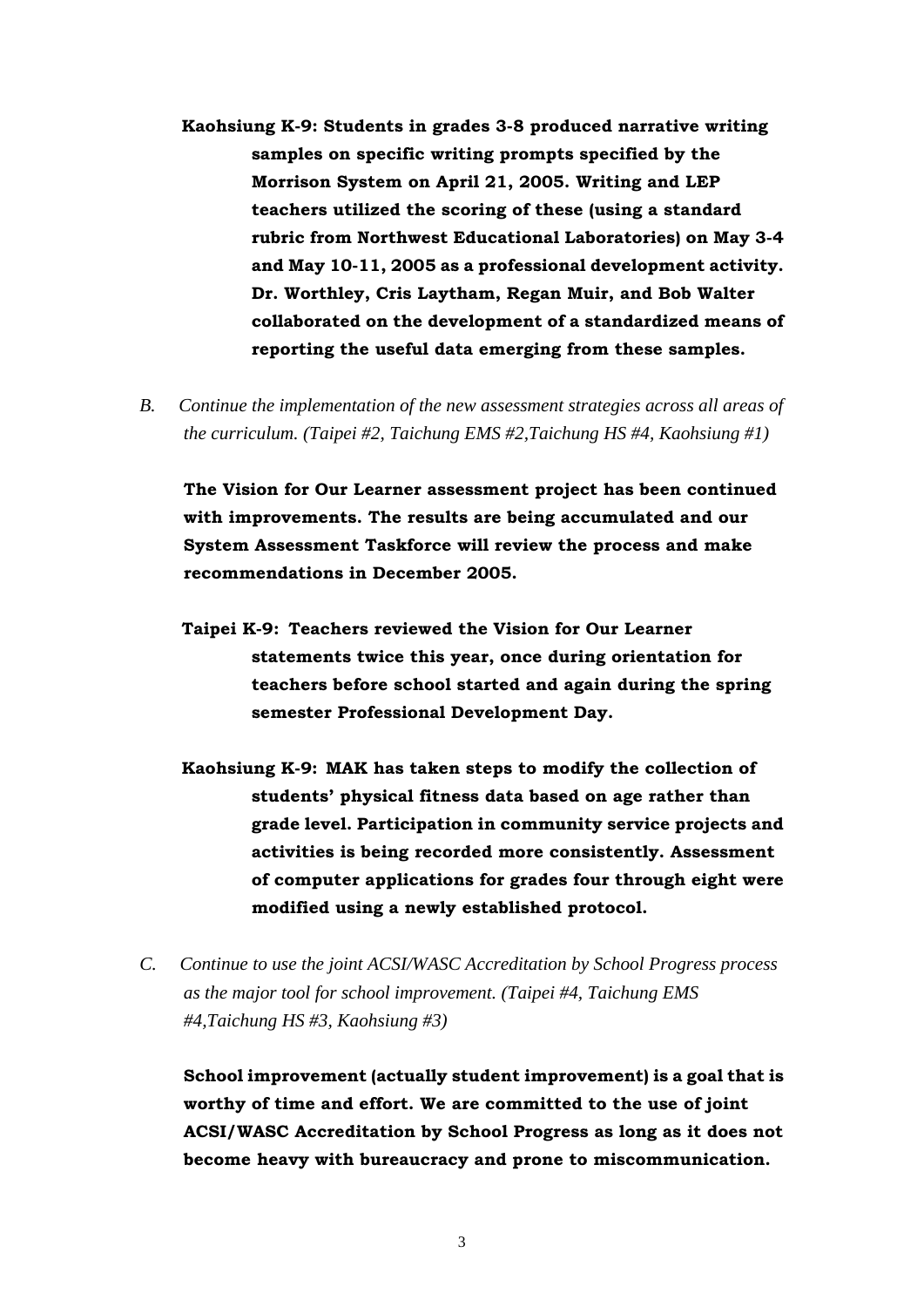**Morrison will review the Accreditation by School Progress model during the 2005 – 2006 school year, but our continued use of this will greatly depend on the communication between ACSI and WASC as well as a firm belief that it is best for our system.** 

- **Taipei K-9: The Curriculum Coordinator has been appointed to oversee the procedural process of following ACSI/WASC Accreditation by School Progress.**
- **Taichung 9-12: The high school reviewed ACSI and WASC standards at a staff meeting. The importance of using ACSI and WASC accreditation process as an effective means for school improvement was discussed. At the May 6 Professional Development Half Day the staff reviewed the year and began to create action plans for next school year.**
- **Kaohsiung K-9: MAK has followed through on all of its stated intentions in using the 6 + 1 Traits Writing to provide better "Assessments For Learning" as opposed to "Assessments of Learning."**
- *D. Ensure the orientation and training of new staff to the instructional strategies adopted as a result of the school improvement project. (Taipei #5, Taichung EMS #5, Kaohsiung #1)*

**Starting August 2005, there will be a half-time Curriculum Coordinator position on each campus to ensure that all staff (whether new or returning) are kept informed and trained in all instructional strategies adopted by Morrison. We have also outlined a detailed Professional Development structure that allocates specific time periods to be used in training our staff in these strategies. We are also going to considerable lengths to arrange for some of the best educational experts to come to Morrison as professional development speakers. A new, system-wide Professional Development Day has been added to the orientation week (August 10, 2005) so that teachers who are new to Morrison can interact with their counterparts from the other campuses before the school year begins. The Director of Curriculum and Professional** 

4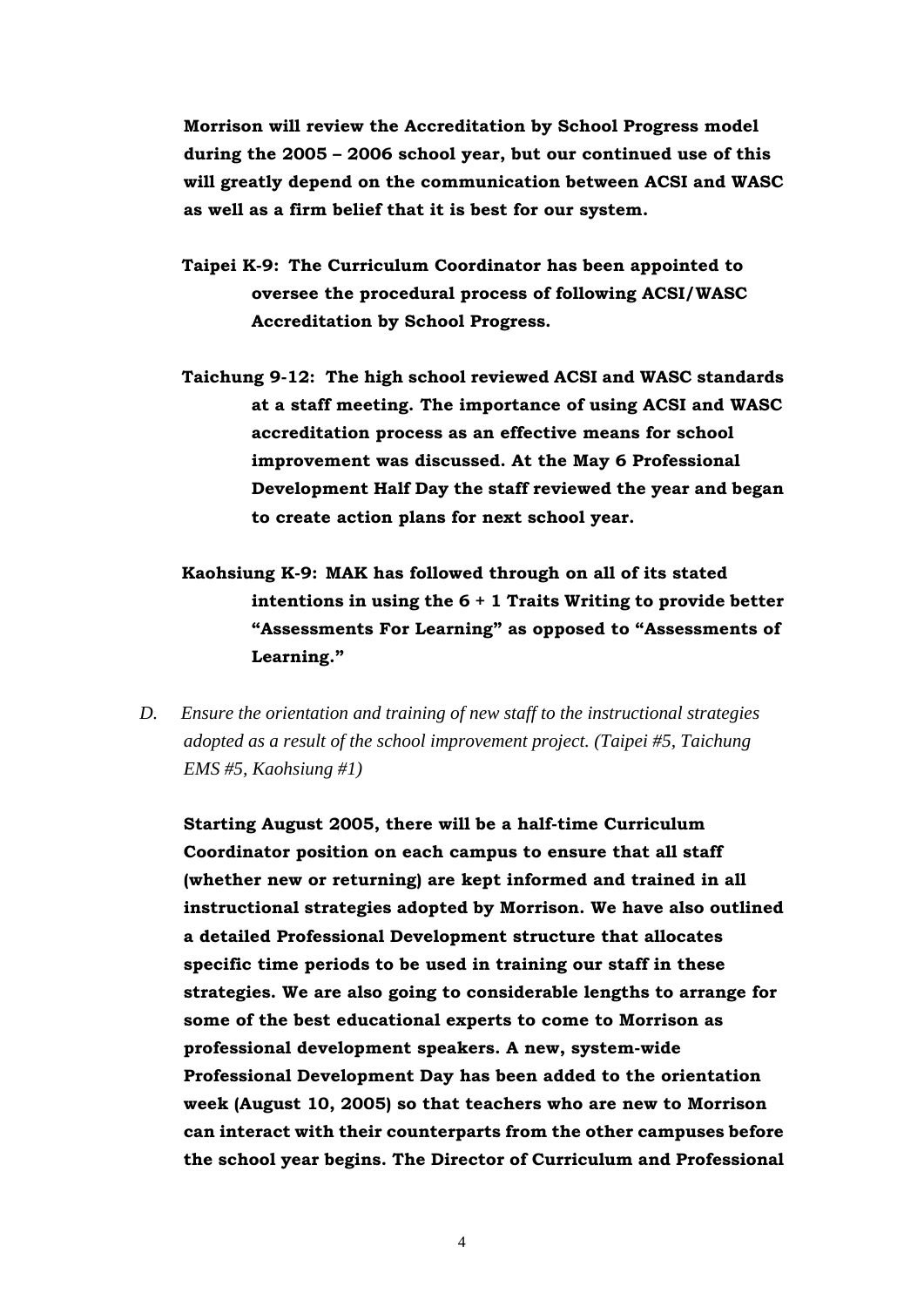**Development has met several times with the new Curriculum Coordinators from across the system to clarify roles and establish a plan for supporting new staff.** 

- **Taipei K-9: Teacher collaboration time has been set aside in the weekly schedule. The Curriculum Coordinator will provide individualized training for new specialty teachers whose schedules do not permit them to regularly participate in team time.**
- **Taichung K-8: During faculty meetings teachers have been kept up to date regarding the implementation of the new Curriculum Coordinator and Professional Development structures for the new school year.**
- **Taichung 9-12: The High School Principal and High School Curriculum Coordinator have set aside significant time this summer to plan instructional supervision and professional development.**
- **Kaohsiung K-9: Two new writing teachers attended the 6 + 1 Traits Writing training by Northwest Educational Laboratories on the weekend of May 27-28, 2005. On May 3-4 and 10-11 the new Curriculum Coordinator received training on 6 + 1 Traits and participated in scoring of Writing samples.**
- *E. Consider the development and implementation of a teacher to teacher mentoring project to share effective instructional practices among and between faculty members. (Taipei #3, Taichung EMS #3, SAC #5)*

**Starting August 2005, there will be a half time Curriculum Coordinator position on each campus to facilitate a mentoring program for new and returning staff. Along with this, at least 45 minutes of each school week will be allocated for team time giving teachers a venue to discuss new teaching strategies and maintain a professional learning community.**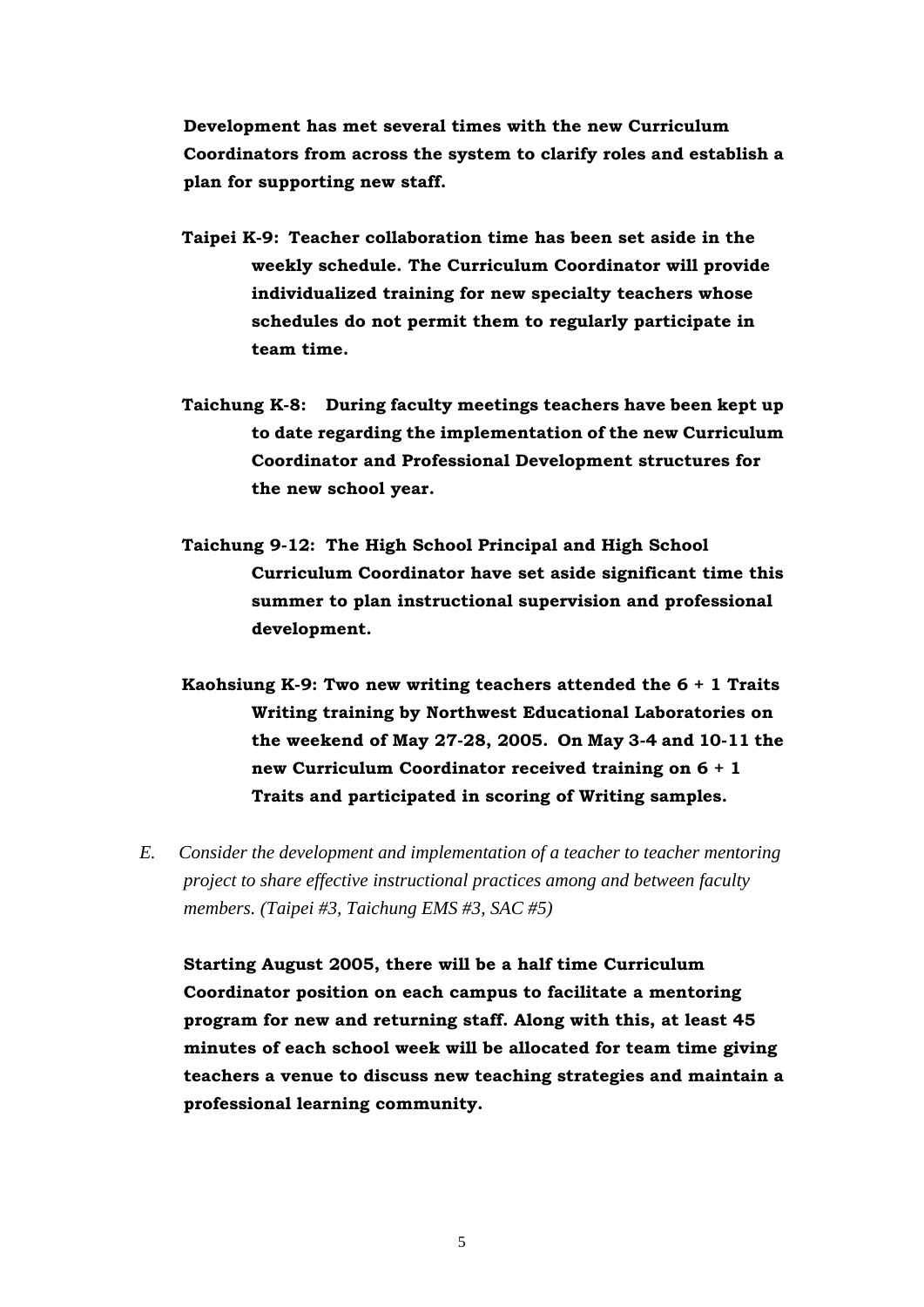- **Taipei K-9: Team leaders have volunteered to be actively involved in the mentoring process. Teachers have agreed to form an orientation committee to put together an orientation package for new teachers. The new Curriculum Coordinator will monitor mentoring relationships.**
- **Taichung K-8: A minimum of 45 minutes per week has been set aside for middle school team meetings. One team meeting per week has been implemented for elementary teachers. A separate 90 minutes per month professional development time on matters relevant to middle school and elementary education has also been introduced.**
- *F. Consider common planning times for the elementary and middle school teams. (Taipei #7, Taichung EMS #7, SAC #3)*

**In March 2005, Dr. Greg Meeks of Arkansas State University conducted a comprehensive review of the middle school program; including a survey and interviews on each campus. Dr. Meeks' recommendations for a systematic structure for interdisciplinary common planning time has been adopted as a new procedure (#154) and integrated into the 2005-2006 schedules on each campus.** 

**Taipei K-9: Middle school teachers receive a total of 5 common and team time periods through out the week to discuss curriculum integration, instructional strategies, professional development opportunities and weekly middle school administration. Elementary teachers receive three opportunities per week to meet together as a team of teachers to discuss common ideas and integration. Specialty teachers join the core teachers for collaboration at least once a week. The teams will commit an additional 90 minutes a month to professional development focus areas such as standards, curriculum planning, and Biblical integration.**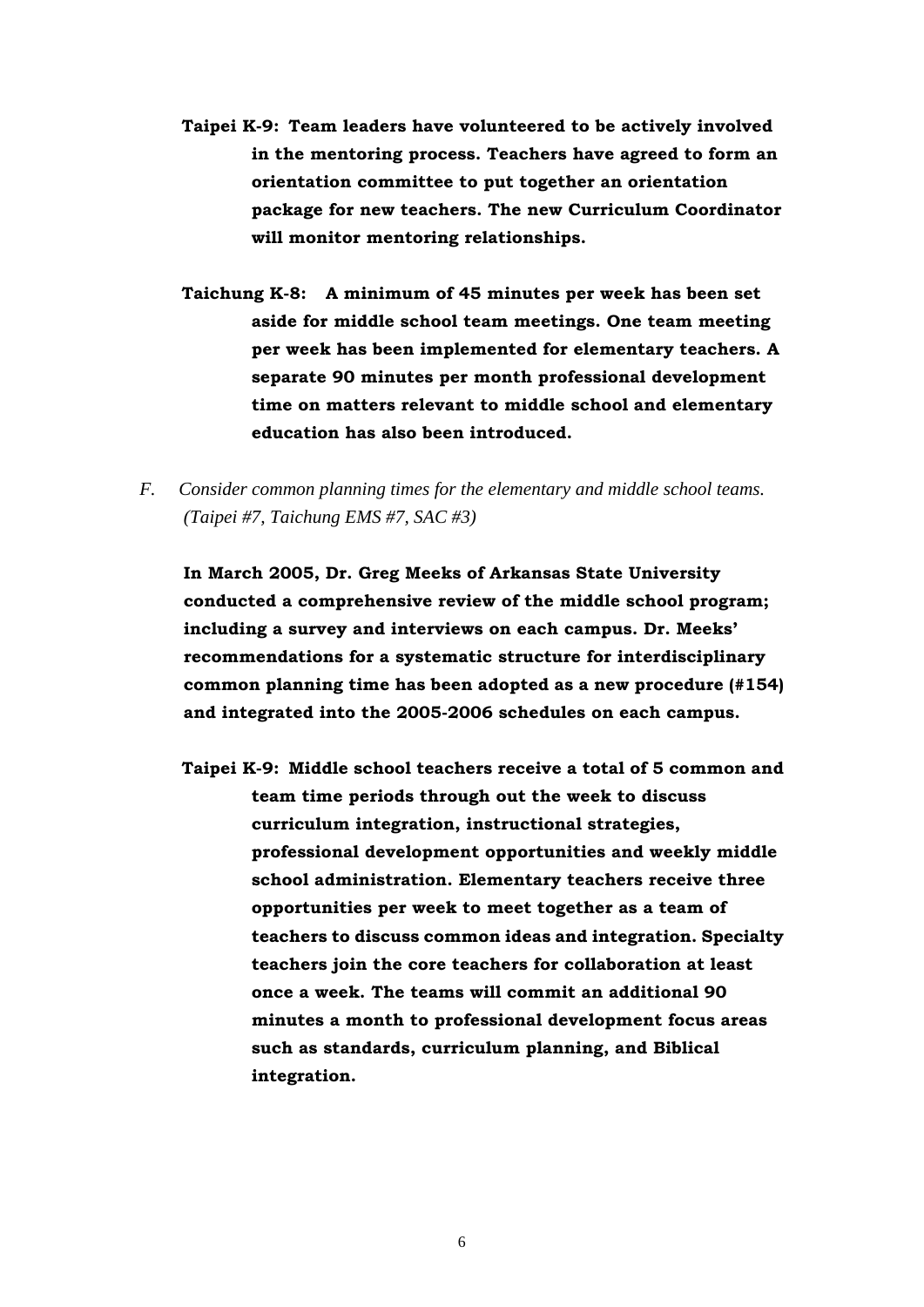- **Taichung K-8: A minimum of 90 minutes per week has been set aside for middle school common planning time. A 45 minute minimum common planning time for K-2 and 3-5 teachers have also been implemented.**
- *G. Clarify the system wide and site specific decision making process relating to the implementation of curriculum projects. (Taichung EMS #8, SAC #2)*

**During the 2004-2005 school year, we have restructured our curriculum development cycle to align with our professional development structure ensuring that new innovations or system priorities will be supported. A five (5) year system-wide improvement plan has been given to each site for their use in developing site based decisions relating to both curriculum and professional development. This 5 year plan was presented to Morrison staff during our March 4th system professional development time giving them an opportunity for discussion.** 

**Taipei K-9: Bethany Campus is committed to following Morrison System five year plan and has assigned members to the 2005-2006 Assessment Taskforce.** 

### **Taichung 9-12: A follow up opportunity for discussion of this plan was conducted at the high school staff meeting in April.**

*H. Develop and annually update a School Improvement Plan that includes specific goals, strategies for reaching these goals, and assessments and reporting procedures to determine whether the goals have been achieved. (Kaohsiung #1, Taichung HS #1)* 

**A new procedure (#130) was adopted to prescribe the process for selecting, assessing and reporting School Improvement Plan goals. In December, all the Accreditation Visiting Team's recommendations and several other goals were consolidated into a School Improvement Plan that addressed all the priorities for this academic year. A summary of the goals was printed in parents' newsletters on each campus. Progress was assessed during every System Administrative Council meeting. This Annual Accreditation**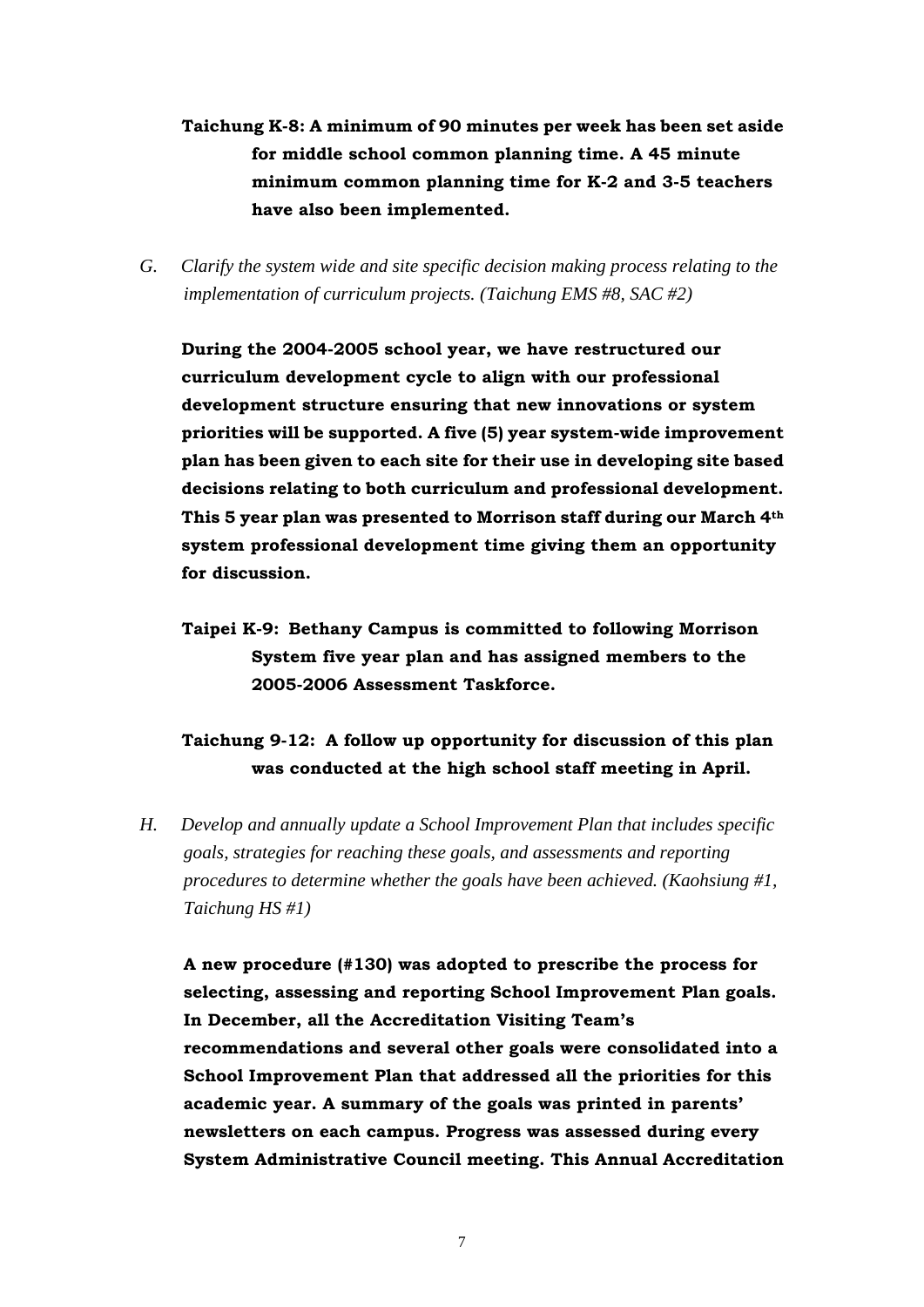**Report was disseminated to Trustees and faculty and was posted on the school's website.** 

- **Taichung 9-12: The high school has reviewed the School Improvement Plan that includes 4 action plans from the High School Midterm Visiting Team Report. The focus of the High School May 6 Professional Development Day was the review of these plans and creating other plans for the high school to add to our school improvement action plan.**
- *I. Comply with all the 2002 ACSI standards by May 30, 2005. (Taipei #6, Taichung EMS #6)* 
	- *1. The school must develop an annual written evaluation of the chief educational administrator so that the administrator has an annual statement from the Board. This evaluation should provide direction for professional growth and work priorities. (Standard 2.10)*

**The Curriculum Committee of the Board of Trustees conducted a mid-year verbal evaluation of the Superintendent on January 18, 2005 and a year-end formal evaluation on May 25, 2005 that was based on a survey of Trustees, administrators, and eight teachers**  *(***<http://www.mca.org.tw/index.cfm?id=5421>).** 

*2. The school should develop a campus-appropriate response to provide past students and their parents an opportunity to offer input with regard to the learning process at the school. (Standard 3.7.1)* 

**The high school developed an alumni survey with the plan to email to each graduate the spring following their high school graduation. Because this is the first year to implement this plan, the survey was sent to the past three graduating classes. There is no plan for soliciting past parent input, other than a survey that goes to all parents of currently enrolled students each May.**

*3. It is expected that all personnel recruited from the United States will have background checks completed and on file at the system office. (Standard 4.1.5)*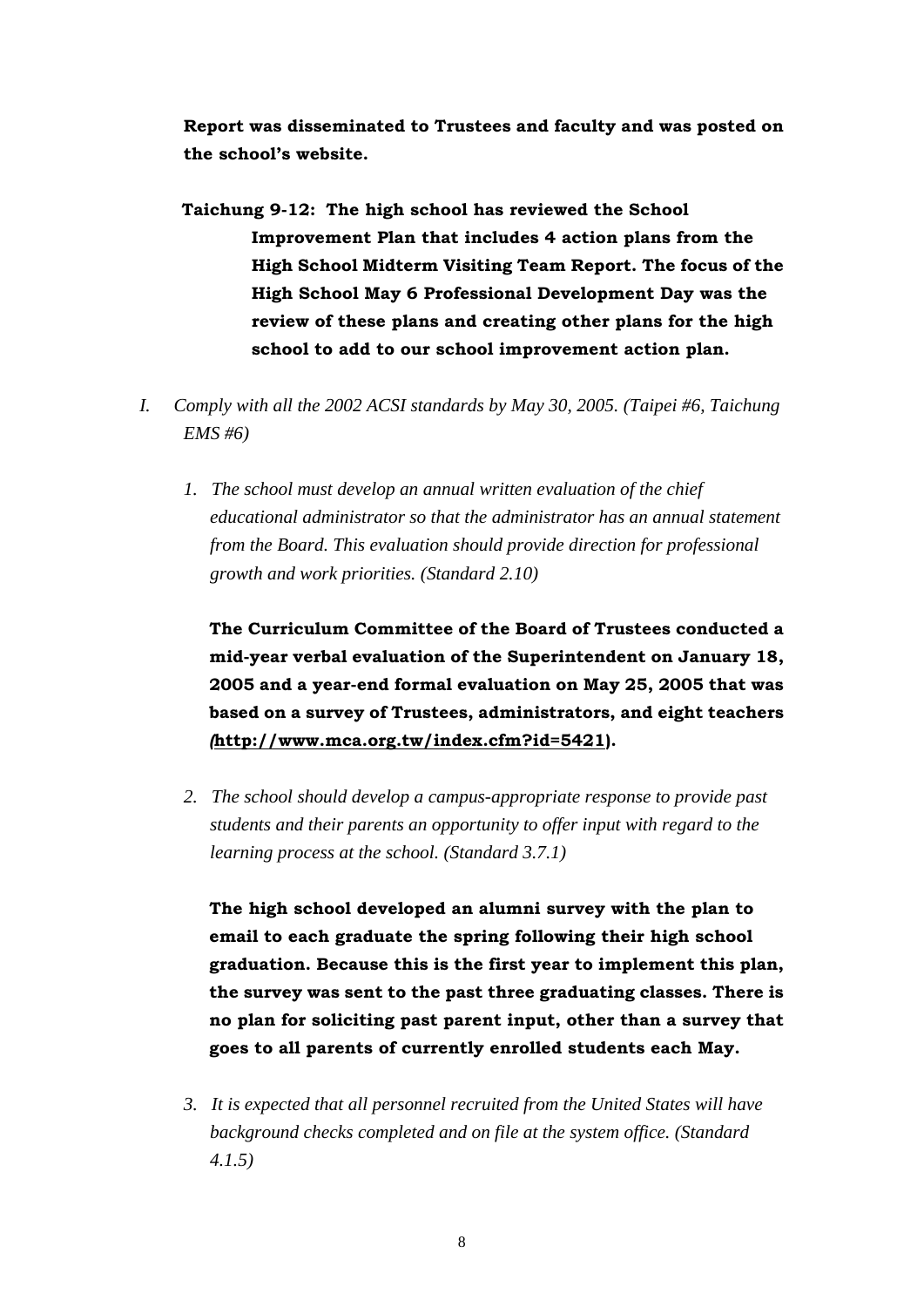**The release sections of all application forms were revised to authorize verification of conduct references, licenses, and criminal history. Several US-based companies that provide background checks in the United States, including Choice Point Security Systems, do not service overseas schools. Other avenues are being explored.** 

*4. Development and implementation of policies and procedures on the screening, use of, and accountability for volunteers. (Standard 4.6.1)* 

**The Board of Trustees adopted a new policy (#3150) requiring published standards of conduct and screening for volunteers. The Taipei Campus developed an extensive handbook for the orientation, screening, and supervision of volunteers. System Administrative Council (SAC) will finalize the new procedure statement (#535) in September 2005** 

*5. The superintendent and principals are to maintain ACSI administrator certification. (Standard 4.2.3)* 

**Each Principal, the Director of Curriculum and Professional Development, and the Superintendent have ACSI administrator certification or have submitted an application. Three of four Morrison Principals also have state administrator certification.** 

*6. A School Improvement Plan should be developed and annually updated. This should include specific goals for the program, strategies for reaching these goals, and assessment and reporting procedures to determine achievement of goals. (Standard 10.1)* 

#### **See goal 'H' above.**

*7. The school should seek to reduce change and turnover in these administrative positions for the benefit of the organization. (Standard 4.3.1 and 4.3.2)*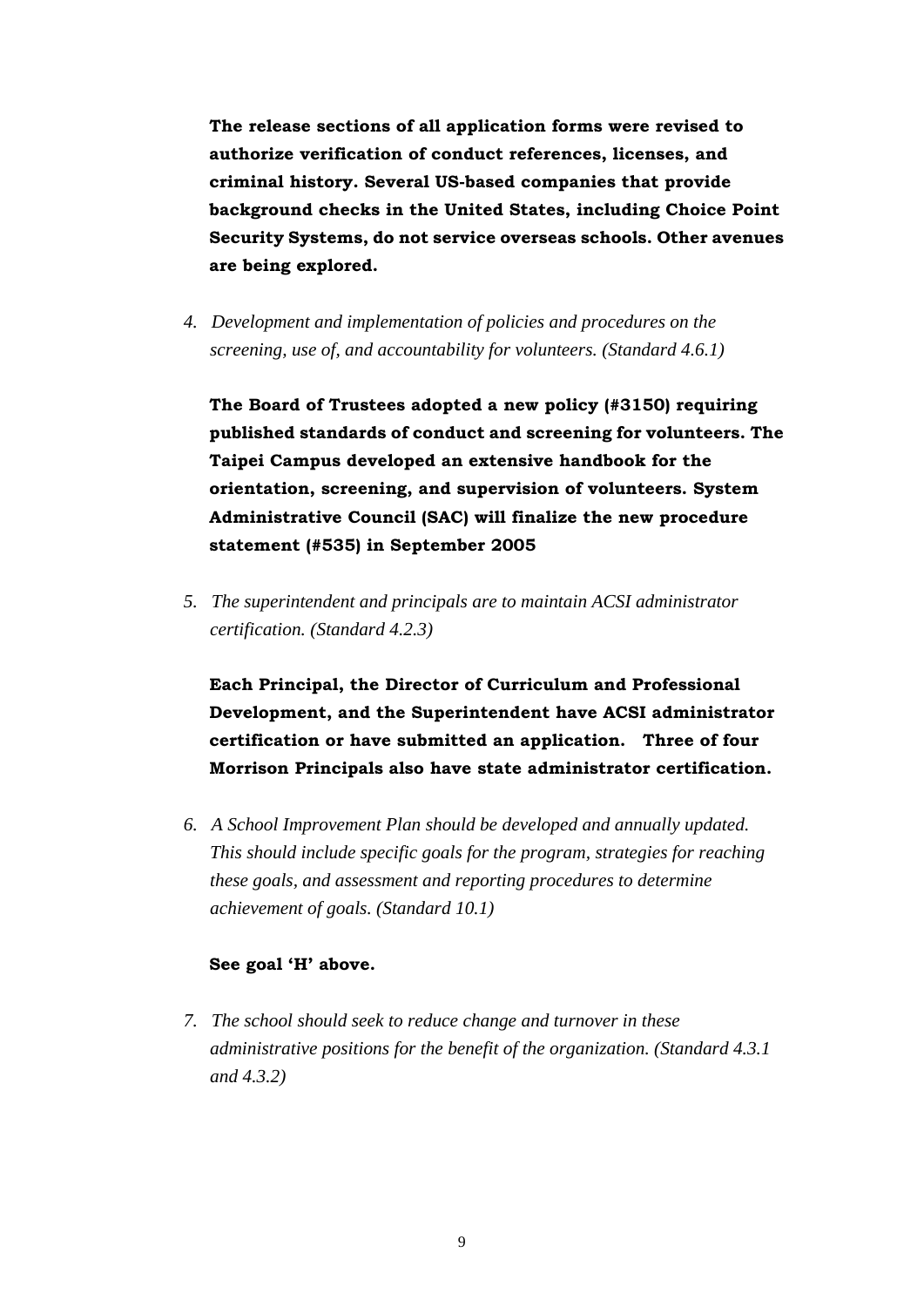**Leadership study grants are now available to assist administrators with graduate study. Employee exit interviews indicated that travel benefits to connect with family could have impacted their decision. An annual travel benefit has been introduced in the 2005/6 budget as a resigning incentive.** 

*J. Continue to explore the utilization of (Taipei Campus) facilities in a more efficient educational manner and continue to explore the use of alternative facilities. (Taipei #8)* 

**The Board of Trustees conducted a Facilities Forum at the Taipei Campus on March 19, 2005 to solicit feedback from parents and faculty about whether to renovate the existing facility or try to relocate to larger property that could accommodate a sports field. This formed the basis of several Board discussions and an official minute (#05-14). A Site Plan Committee composed of faculty and parents met five times to draft an Educational Space Needs document. An architect and interior designer met with the Site Plan Committee.** 

*K. Establish procedures to respond to a hostile intruder. (Taipei #9)* 

**The Taipei Campus developed an extensive hostile intruder procedure. The general principles of the Taipei procedure were applicable to the other campuses so the System Administrative Council (SAC) incorporated them into the system-wide security procedure (#469). Each campus will apply these principles to the unique needs of their school culture and environs.** 

*L. Annually review the ACSI standards and WASC Criteria that are applicable to their work. (Taipei #10)* 

### **In March 2005, the ACSI standards and WASC criteria were distributed and reviewed during staff meetings on each campus.**

*M. Integrate and annually review the professional development plan to include activities related to the improvement plans of the school. (Taichung HS #2, SAC #4)*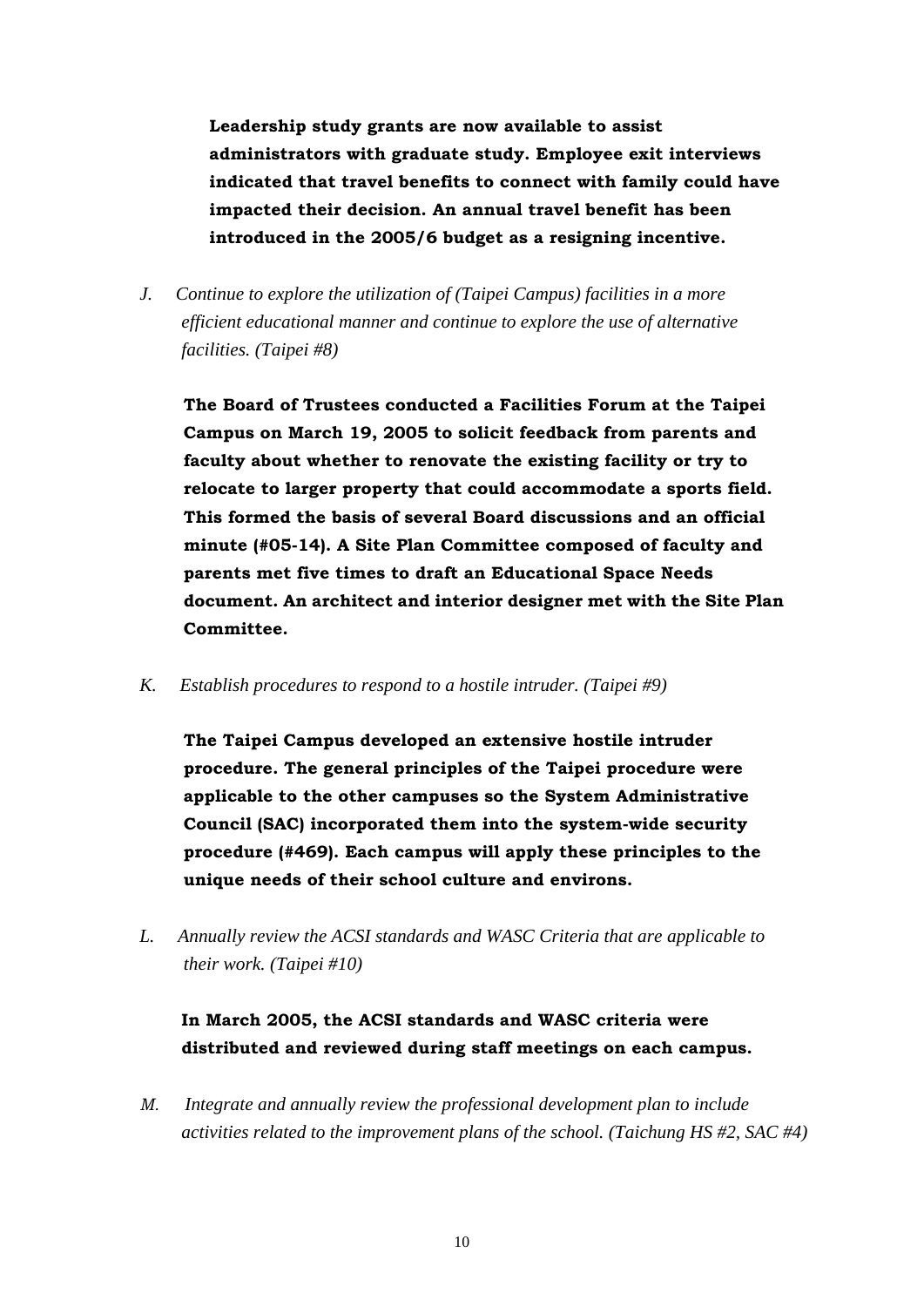**This year Morrison's professional development program was completely overhauled in order to align it with the curriculum development process (www.mca.org.tw/index.cfm?id=2309). Each year the System Administrative Council (SAC) will review the past year's professional development program to ensure that it is consistent with the priorities established in School Improvement Plan.** 

*N. Plan to acquire more faculty housing (SAC #6)*

**The Board moved faculty housing to the highest priority on the Taichung Campus Site Plan schedule (Board Minute 04-49). Buying western style apartments in Taipei is being explored. Property development and other financing alternatives are being researched.** 

*O. Provide long-term scholarships for missionaries (SAC #2)* 

**The Board is developing new policy (#4287) that will authorize a fund raising program that will provide long term financial aid for some children of missionaries. The first recipient will hopefully benefit from this new program in the fall 2005 semester.** 

*P. Implement a student information management system (SAC #7)* 

**The School Information Management Systems (SIMS) committee developed criteria and researched many products before recommending Chancery. Twelve key personnel received training in the spring of 2005 and teachers (excluding Taichung 9-12) will begin using the grading and attendance modules in August 2005. The high school plans to begin using this web based system in August of 2006.** 

*Q. Create a web-based student applications tracking(SAC #8)* 

**This goal was delayed until August 2005 because it may be linkable to the new information management systems. The admissions procedure (#100) was revised in preparation for development of an integrated, system-wide student application database.**